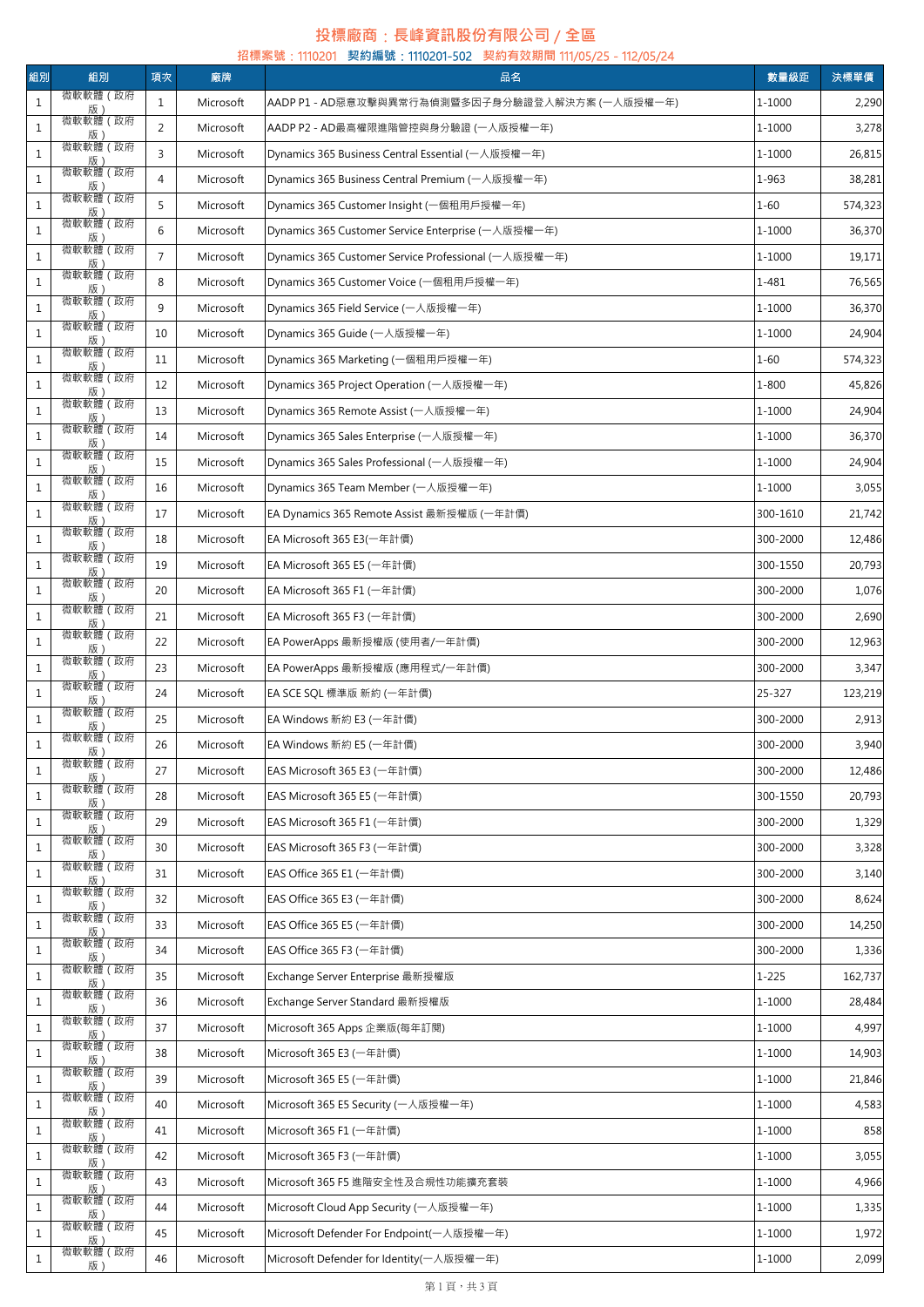| $\mathbf{1}$ | 微軟軟體 (政府<br>版)                           | 47  | Microsoft | Microsoft Intune (一人版授權一年)                                     | 1-1000    | 3,055     |
|--------------|------------------------------------------|-----|-----------|----------------------------------------------------------------|-----------|-----------|
| $\mathbf{1}$ | 微軟軟體 (政府<br>版)                           | 48  | Microsoft | Microsoft Teams Rooms Standard (一個裝置授權一年)                      | 1-1000    | 5,730     |
| $\mathbf{1}$ | 微軟軟體 (政府<br>版)                           | 50  | Microsoft | Office 365 E3 (一年計價)                                           | 1-1000    | 9,488     |
| $\mathbf{1}$ | 微軟軟體 (政府<br>版)                           | 51  | Microsoft | Office 365 E5 (一年計價)                                           | 1-1000    | 15,731    |
| 1            | 微軟軟體 (政府<br>版)                           | 52  | Microsoft | Office 365 F3 (一年計價)                                           | 1-1000    | 1,526     |
| $\mathbf{1}$ | 微軟軟體 (政府<br>版)                           | 53  | Microsoft | Office 365平台維運服務一年套件包                                          | $1 - 160$ | 242,666   |
| $\mathbf{1}$ | 微軟軟體 (政府<br>版)                           | 54  | Microsoft | Office ProPlus 最新授權版                                           | 1-1000    | 19,328    |
| $\mathbf{1}$ | 微軟軟體 (政府<br>版)                           | 55  | Microsoft | Office Standard 最新授權版                                          | 1-1000    | 14,174    |
| $\mathbf{1}$ | 微軟軟體 (政府                                 | 56  | Microsoft | Power Apps (一人版執行一個行動應用程式授權一年)                                 | 1-1000    | 3,819     |
| $\mathbf{1}$ | _______ <u>版)______</u><br>微軟軟體(政府<br>版) | 57  | Microsoft | Power Apps (一人版執行無限制行動應用程式授權一年)                                | 1-1000    | 7,641     |
| $\mathbf{1}$ | 微軟軟體 (政府<br>版)                           | 58  | Microsoft | Power Automate (一人版執行無限制自動化流程授權一年)                             | 1-1000    | 5,730     |
| $1\,$        | 微軟軟體(政府<br>版)                            | 59  | Microsoft | Power Automate (無限制使用者執行五個自動化流程授權一年) しんしょう                     | $1 - 192$ | 191,418   |
| $\mathbf{1}$ | 微軟軟體 (政府<br>版)                           | 60  | Microsoft | Power Virtual Agents (一個租用戶授權一年)                               | $1 - 96$  | 382,902   |
| $\mathbf{1}$ | 微軟軟體 (政府<br>版)                           | 61  | Microsoft | Project Professional 最新授權版                                     | 1-1000    | 38,147    |
| $\mathbf{1}$ | 微軟軟體 (政府<br>版)                           | 62  | Microsoft | Project Server Device CAL 最新授權版 (五套裝置授權) GOV                   | 1-1000    | 32,139    |
| $\mathbf{1}$ | 微軟軟體 (政府<br>版)                           | 64  | Microsoft | Project Server 最新授權版                                           | $1 - 160$ | 227,600   |
| $\mathbf{1}$ | 微軟軟體 (政府<br>版)                           | 66  | Microsoft | Remote Desktop Service Device CAL 最新授權版 (五套裝置授權) GOV           | 1-1000    | 24,582    |
| $\mathbf{1}$ | 微軟軟體 (政府<br>版)                           | 67  | Microsoft | Remote Desktop Service External Connector 最新授權版                | $1 - 76$  | 488,332   |
| $\mathbf{1}$ | 微軟軟體 (政府<br>版)                           | 68  | Microsoft | Right Management Service External Connector 最新授權版              | $1 - 50$  | 681,142   |
| $\mathbf{1}$ | 微軟軟體 (政府<br>版)                           | 69  | Microsoft | Sharepoint Online Plan 1 授權方案 (每年訂閱)                           | 1-1000    | 1,908     |
| $\mathbf{1}$ | 微軟軟體 (政府<br>版)                           | 70  | Microsoft | Sharepoint Online Plan 2 授權方案 (每年訂閱)                           | 1-1000    | 3,819     |
| $\mathbf{1}$ | 微軟軟體 (政府<br>版)                           | 71  | Microsoft | SharePoint Server Standard Device CAL 最新授權版 (五套裝置授權)           | 1-1000    | 16,793    |
| $\mathbf{1}$ | 微軟軟體 (政府<br>版)                           | 72  | Microsoft | SharePoint Server Standard User CAL 最新授權版 (五人版授權)              | 1-1000    | 21,910    |
| $\mathbf{1}$ | 微軟軟體 (政府<br>版)                           | 73  | Microsoft | Skype for Business Server Enterprise Device CAL 最新授權版 (五套裝置授權) | 1-1000    | 21,910    |
| $\mathbf{1}$ | 微軟軟體 (政府<br>版)                           | 75  | Microsoft | Skype for Business Server Plus Device CAL 最新授權版 (五套裝置授權)       | 1-1000    | 21,910    |
| 1            | 微軟軟體 (政府<br>版                            | 77  | Microsoft | Skype for Business Server Standard Device CAL 最新授權版 (五套裝置授權)   | 1-1000    | 6,476     |
| $\mathbf{1}$ | 微軟軟體 (政府<br>版)                           | 81  | Microsoft | SQL Server Device CAL 最新授權版 (依實際連線數購買)                         | 1-1000    | 7,313     |
| $\mathbf{1}$ | 微軟軟體 (政府<br>版)                           | 82  | Microsoft | SQL Server User CAL 最新授權版 (依實際連線數購買)                           | 1-1000    | 7,313     |
| $\mathbf{1}$ | 微軟軟體 (政府<br>版)                           | 83  | Microsoft | SOL Server 企業版 2 Core 最新授權版                                    | $2 - 73$  | 502,098   |
| 1            | 微軟軟體 (政府                                 | 84  | Microsoft | Visio Online Plan 1 (每年訂閱)                                     | 1-1000    | 1,908     |
| $\mathbf{1}$ | _______ <u>版)______</u><br>微軟軟體(政府<br>版) | 85  | Microsoft | Visio Online Plan 2 (每年訂閱)                                     | 1-1000    | 5,730     |
| 1            | 微軟軟體 (政府<br>版)                           | 88  | Microsoft | Visual Studio Professional 最新授權版                               | 1-1000    | 17,441    |
| $\mathbf{1}$ | 微軟軟體 (政府<br>版)                           | 89  | Microsoft | Windows Enterprise Upgrade 最新授權版                               | 1-1000    | 10,770    |
| $\mathbf{1}$ | 微軟軟體 (政府<br>版                            | 90  | Microsoft | Windows Server Datacenter版 2 Core 最新授權版                        | 8-1000    | 25,624    |
| $\mathbf{1}$ | 微軟軟體(政府<br>版)                            | 92  | Microsoft | Windows Server 標準版 2Core 最新授權版                                 | 8-1000    | 4,251     |
| $\mathbf{1}$ | 微軟軟體 (政府<br>版)                           | 93  | Microsoft | 人工智慧暨大數據決策管理套件包                                                | $1 - 24$  | 2,022,197 |
| $\mathbf{1}$ | 微軟軟體 (政府<br>版)                           | 94  | Microsoft | 全方位民眾關係管理套件包                                                   | $1 - 32$  | 1,516,641 |
| $\mathbf{1}$ | 微軟軟體 (政府<br>版)                           | 95  | Microsoft | 全面資訊安全防護平台導入套件包                                                | $1 - 98$  | 404,446   |
| $\mathbf{1}$ | 微軟軟體 (政府<br>版)                           | 96  | Microsoft | 商務版入門文件閱覽套件包 (一年計價)                                            | $1 - 246$ | 161,777   |
| $\mathbf{1}$ | 微軟軟體(政府                                  | 97  | Microsoft | 商務版進階文件閱覽套件包 (一年計價)                                            | $1 - 100$ | 364,001   |
| $\mathbf{1}$ | 版)<br>微軟軟體 (政府<br>版)                     | 98  | Microsoft | 團隊協同合作平台導入套件包                                                  | $1 - 164$ | 242,666   |
| $\mathbf{1}$ | 微軟軟體 (政府                                 | 99  | Microsoft | 團隊流程自動化、行動化平台導入套件包                                             | $1 - 160$ | 242,666   |
| $\mathbf{1}$ | 版)<br>微軟軟體 (政府<br>版)                     | 100 | Microsoft | 微軟 作業系統 升級套件包                                                  | $1 - 55$  | 890,151   |
| $\mathbf{1}$ | 微軟軟體 (政府<br>版)                           | 101 | Microsoft | 微軟Premier Support 尊享套件包                                        | $1 - 14$  | 3,397,579 |
| 1            | 微軟軟體 (政府<br>版)                           | 102 | Microsoft | 微軟Premier Support 標準套件包                                        | $1 - 54$  | 911,072   |
| $\mathbf{1}$ | 微軟軟體 (政府<br>版)                           | 103 | Microsoft | 微軟Premier Support 進階套件包                                        | $1 - 23$  | 2,122,629 |
| $\mathbf{1}$ | 微軟軟體 (政府<br>版)                           | 104 | Microsoft | 政府策略框架服務包 (一年授權)                                               | $1 - 11$  | 3,610,674 |
| $\mathbf{1}$ | 微軟軟體 (政府<br>版)                           | 105 | Microsoft | 政府轉型套件包(一年授權)                                                  | $1 - 16$  | 2,478,217 |
|              |                                          |     |           |                                                                |           |           |